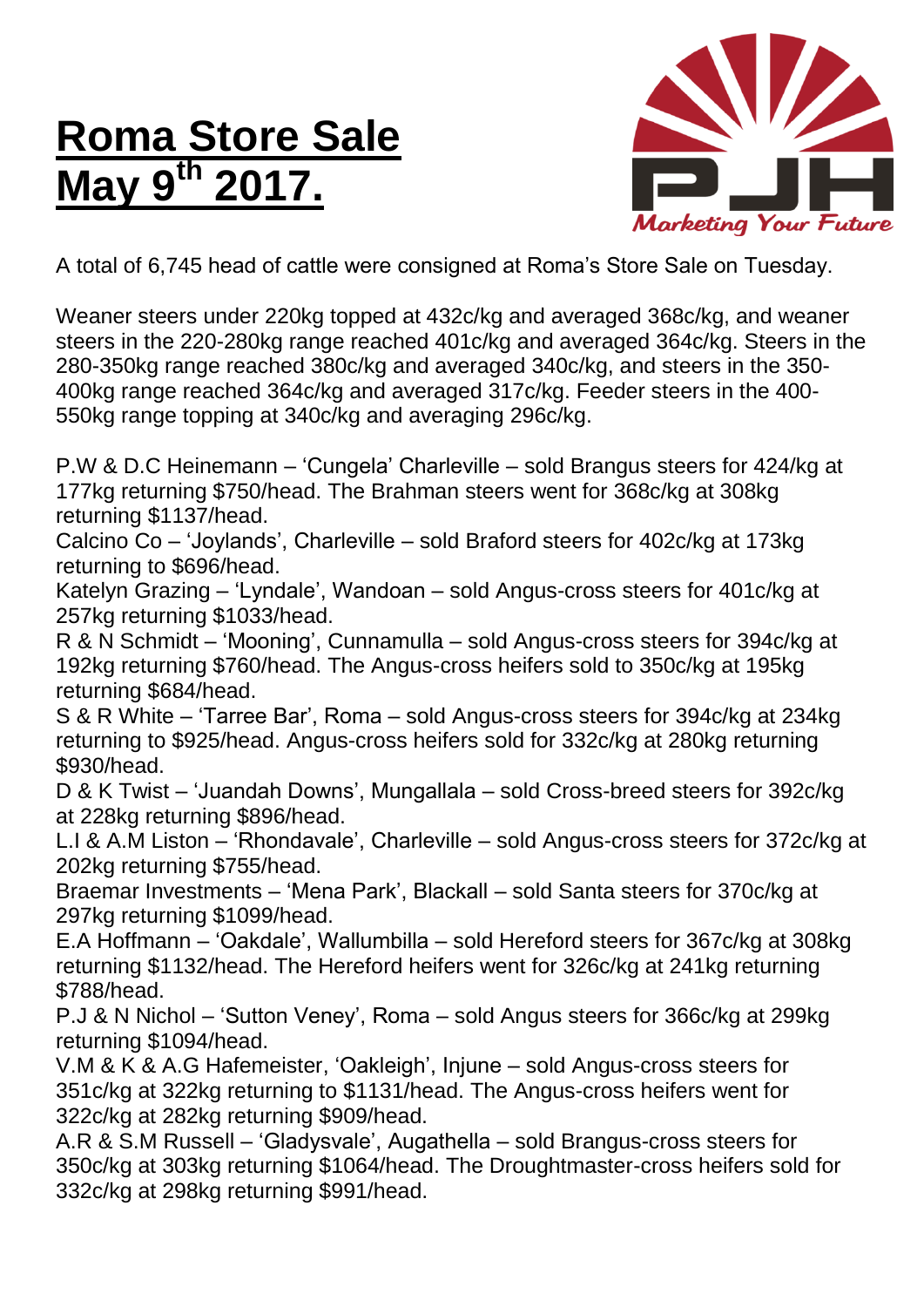E.W & C.E.M Entriken – 'Sesbania', Winton – sold Droughtmaster steers at 348c/kg for 296kg returning \$1033/head.

P.D & S.E Joliffe – 'Walhallow', Amby – sold Santa steers for 340c/kg at 395kg returning \$1345/head.

L Finch – 'Risby', Wallumbilla – sold Santa-cross steers for 336c/kg at 354kg returning \$1191/head. The Santa-cross heifers sold for 326c/kg at 302kg returning \$986/head.

J & S Nichol – 'Ridgewell', Roma – sold Angus-cross steers for 330c/kg at 447kg returning \$1478/head.

Len Joliffe – 'Walhallow', Amby – sold Santa steers for 326c/kg at 412kg returning \$1344/head.

Cargara Cattle Co – 'Cargara', Augathella – sold Braford steers for 289c/kg at 647kg returning \$1871/head.

Heifers under 220kg topped at 374c/kg and averaged 336c/kg, while heifers in the 220 – 280kg range topped at 362c/kg and averaged 303c/kg. Heifers in the 280- 350kg range topped at 336c/kg, averaging 287c/kg. Heifers in the 350-450kg range topped at 336c/kg and averaged 260c/kg.

Simmac Pastoral Co – 'Mt Maria', Morven – sold Angus-cross heifers for 372c/kg at 162kg returning \$605/head.

W.L & A.M Ladbrook – 'Eldorado', Roma – sold Murray Grey heifers for 332c/kg at 285kg returning to \$946/head.

Ross & Sons – 'Vacy Station', Yaraka – sold Santa-cross heifers for 326c/kg at 284kg returning \$928/head.

Ball & Company – 'Strangford', Longreach – sold Cross-breed heifers for 314c/kg at 304kg returning \$957/head.

Mooga Hills Grazing Co, 'OK', Roma – sold Santa heifers for 282c/kg at 402kg returning \$1136/head.

Cows in the 300-400kg range topped at 261c/kg and averaged 211c/kg. Cows in the 400-500kg range topped at 263c/kg, averaging 209c/kg. Cows over 500kg topped at 255c/kg and averaged 216c/kg.

R.H & F.L.O & J.H Hodgen – 'Riccartoon', Charleville – sold Santa-cross cows for 261c/kg at 399kg returning \$1043/head. The Brahman-cross cows sold for 238c/kg at 414kg returning \$987/head. And the Charbray cows went at 236c/kg for 415kg returning \$980/head.

## *PJH sell 8 th position next week.*